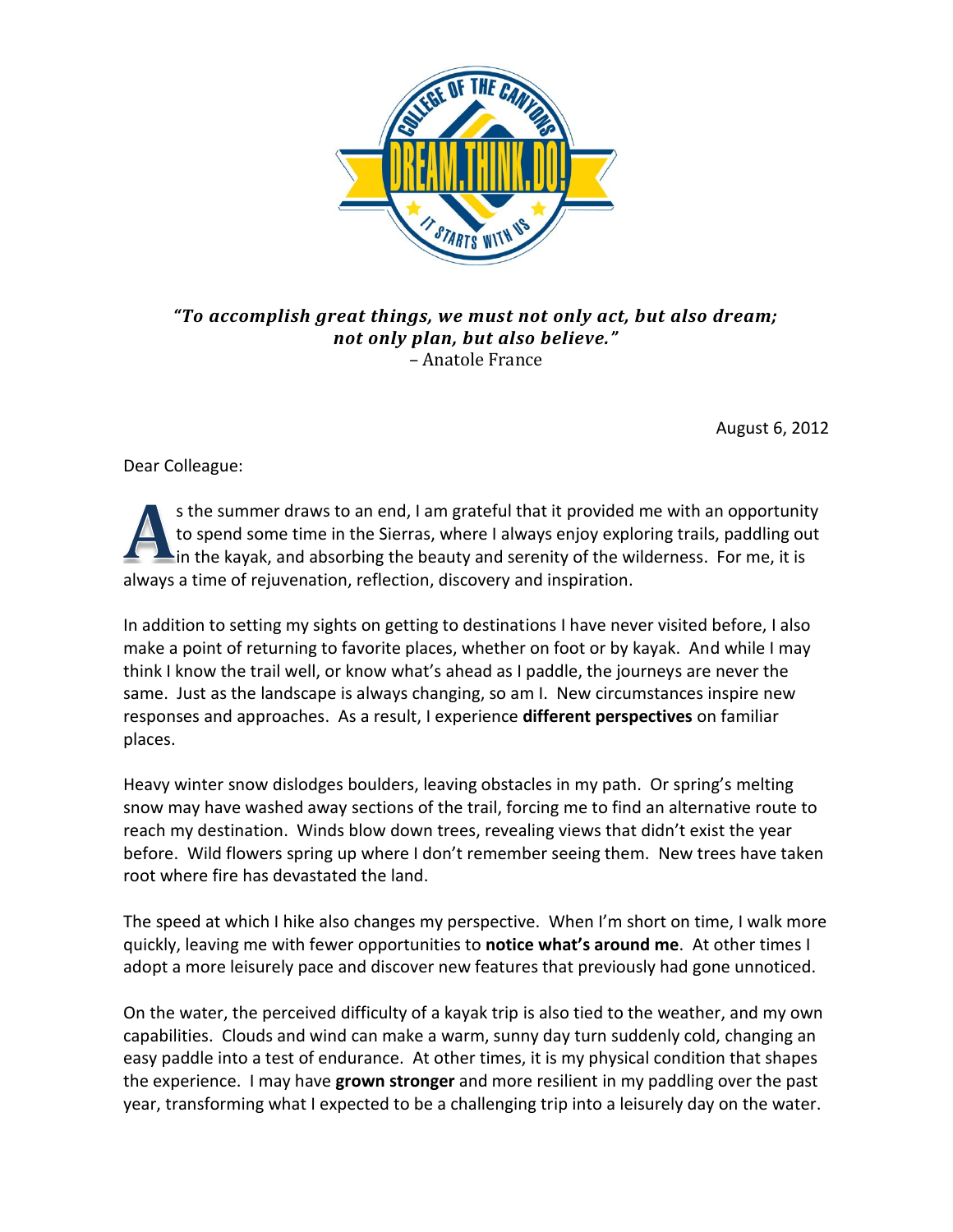That sense of perspective is not limited to outdoor activities. It parallels and applies directly to what we do here at College of the Canyons. I was reminded of this when I had a chance during my vacation to reconnect with former colleagues at another community college, where I was fortunate to serve for two years as the Chief Instructional Officer before coming to College of the Canyons.

As I talked and listened, I tried not to compare the two places. But it was hard not to do so. The differences are just too evident. My old friends – community members, faculty, staff, administrative colleagues, and board members – asked, as they always do when I see them, "How is it going at COC?" And this time they added, "How are you **surviving the challenges** we are all experiencing?"

I shared my thoughts, and asked how they were faring. These were illuminating conversations, and powerful reminders about the **importance of perspective**. Their take on things was 180-degrees opposite because of the difference in organizational cultures, and the nature of the communities within which the colleges exist. The can-do attitude, energy and enthusiasm that characterize College of the Canyons are an integral part our culture that predispose us to "see" things others do not see as we continue to reach **new levels of service and excellence** every day. Rather than taking the easy, or familiar path, we go where others do not naturally navigate. As Robert Frost said, "Two roads diverged in a wood, and I— I took the one less traveled by, and that has made all the difference ."

Whereas others are simply focused on surviving, we commit ourselves to thriving. Our goal is to take the path that will enable us to become the place that people, businesses and organizations in our community can count on, one where they have a chance to explore their dreams, **pursue success** and discover what they can accomplish when they aim high, focus and keep moving forward. This goal is ever more important in times that are in flux and when much around us is changing.

In that context, with regard to those challenges facing every community college in California, I can only begin to tell you how proud I am of the faculty, staff, administrators, Board of Trustees and volunteers at College of the Canyons. What we have faced together in the past few years has at times felt overwhelming. Yet we resisted what for many was a natural path, and perhaps the easiest one – to lower our expectations, to stop saying "yes," to stop dreaming, to stop thinking, to stop doing, and to use the onset of daunting circumstances as our excuse for doing so. We maintained the high standard of service that our community has come to expect while committing to **move forward with confidence** and hope into a future we are creating for the benefit of our students and the community, **creating opportunities** and partnerships at every turn.

Author Ernest Holmes stated: "Great things are done by people who think great thoughts and then go out in the world to make their dreams come true." In my mind, that is the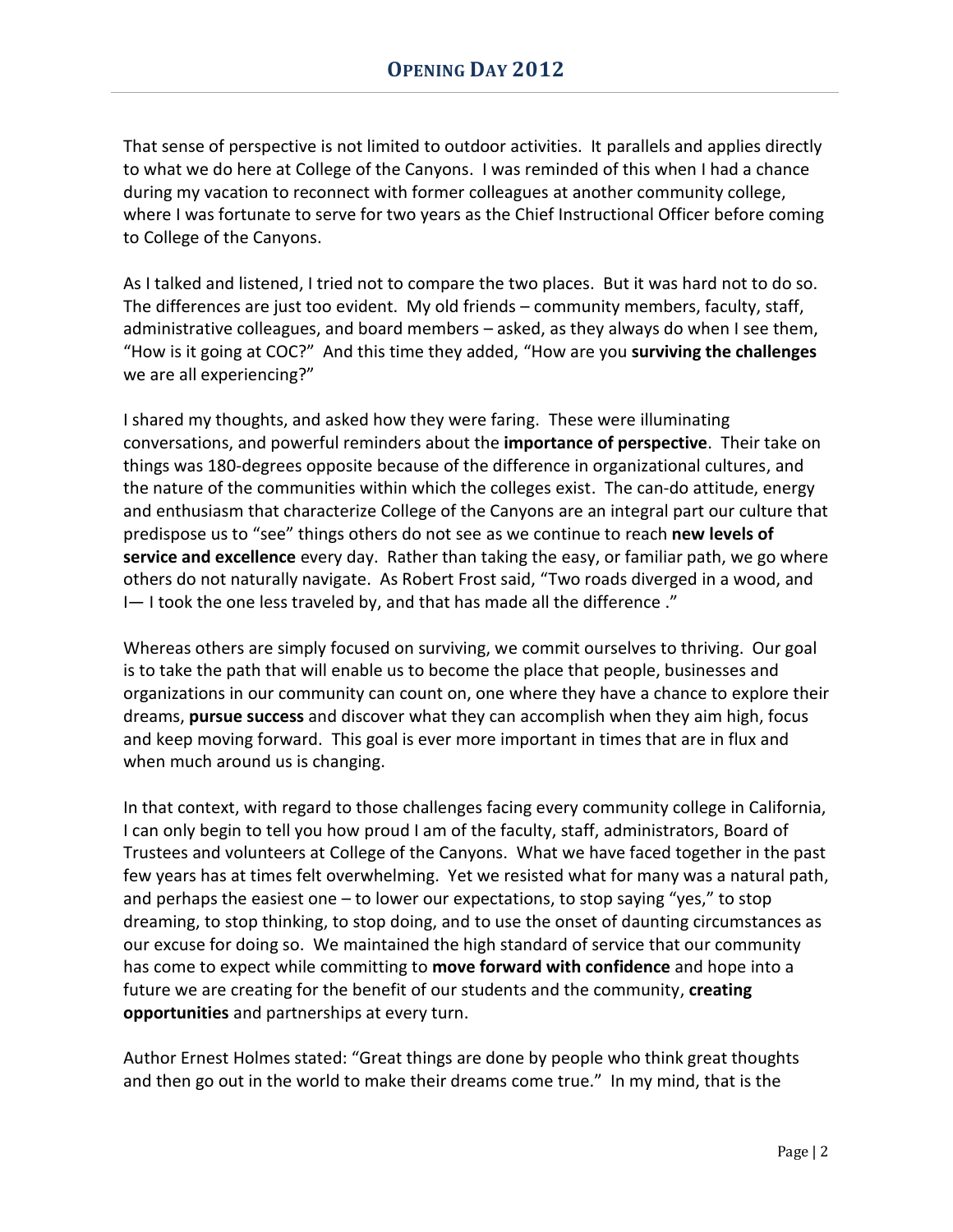greatest differentiator between College of the Canyons and any other community college in California.

Some may say that our **results set us apart** from the rest. And, it is true that we accomplish more than most other colleges think is imaginable. Whether we're launching a Medical Lab Technician Training Program, putting people back to work through the Fast Track Training Institute, or introducing elementary school students to exciting career fields through the K-6 Science/Electronics program, or going for a world record with "Rock the Rhythm, Beat the Odds," or helping local businesses break into overseas markets by establishing a Center for International Trade Development, it is clear that we are doing things that few dare to do. And that is because we are willing to "**think great thoughts**," as Holmes pointed out.

Results matter, but the reason behind how we accomplish them is what truly sets us apart. When I share what College of the Canyons has achieved, people ask me "How do you do it?" Hearing that question reminds me that our normal is different. COC is an exception. Many colleges never even consider trying what we routinely accomplish. They simply do not believe they can, nor do they have the confidence to do so. We're used to imagining, testing, pushing, exploring, mapping new routes, and plotting varied destinations – and in the process finding new ways to better serve our students and the community. Our ability to do so is directly related to our **perspective**, and that is what makes College of the Canyons so different. It is our perspective that enables us to achieve exceptional results.

- We don't see ourselves as subjects of circumstance.
- We are not content to respond to what happens to us. Instead, we get ahead of the curve and lead the way.
- We design our future and create capacity. We **make things happen** and that spirit fuels our journey.

We set ourselves apart by our willingness to DREAM, to THINK, and to DO! We are willing to dream big dreams, figure out how to accomplish them, and actually go out and do what we set out to do. And that's why our theme for this year is **Dream. Think. Do! – It Starts With Us**.

# **DREAM**. Think. Do!

I t's no secret among those at COC that my all-time favorite quote is from William Arthur It's no secret among those at COC that my all-time favorite quote is from William Arthur Ward, who said, "If you can dream it, you can become it; if you can imagine it, you can achieve it." I frequently talk about it in meetings and include it often in writings such as this one. You know I believe it in my heart. We owe so much to this simple philosophy, and our ability to **DREAM** is a critical factor that sets us apart from the rest.

If we continue to do what we've already done we will only experience and most likely get what we've already gotten. It's very easy in anything we do on a daily basis, what we choose to do on weekends, or what we choose to do when we go hiking or paddling, to go exactly where we've gone before. Why? Because we know we can do it. We know we are able to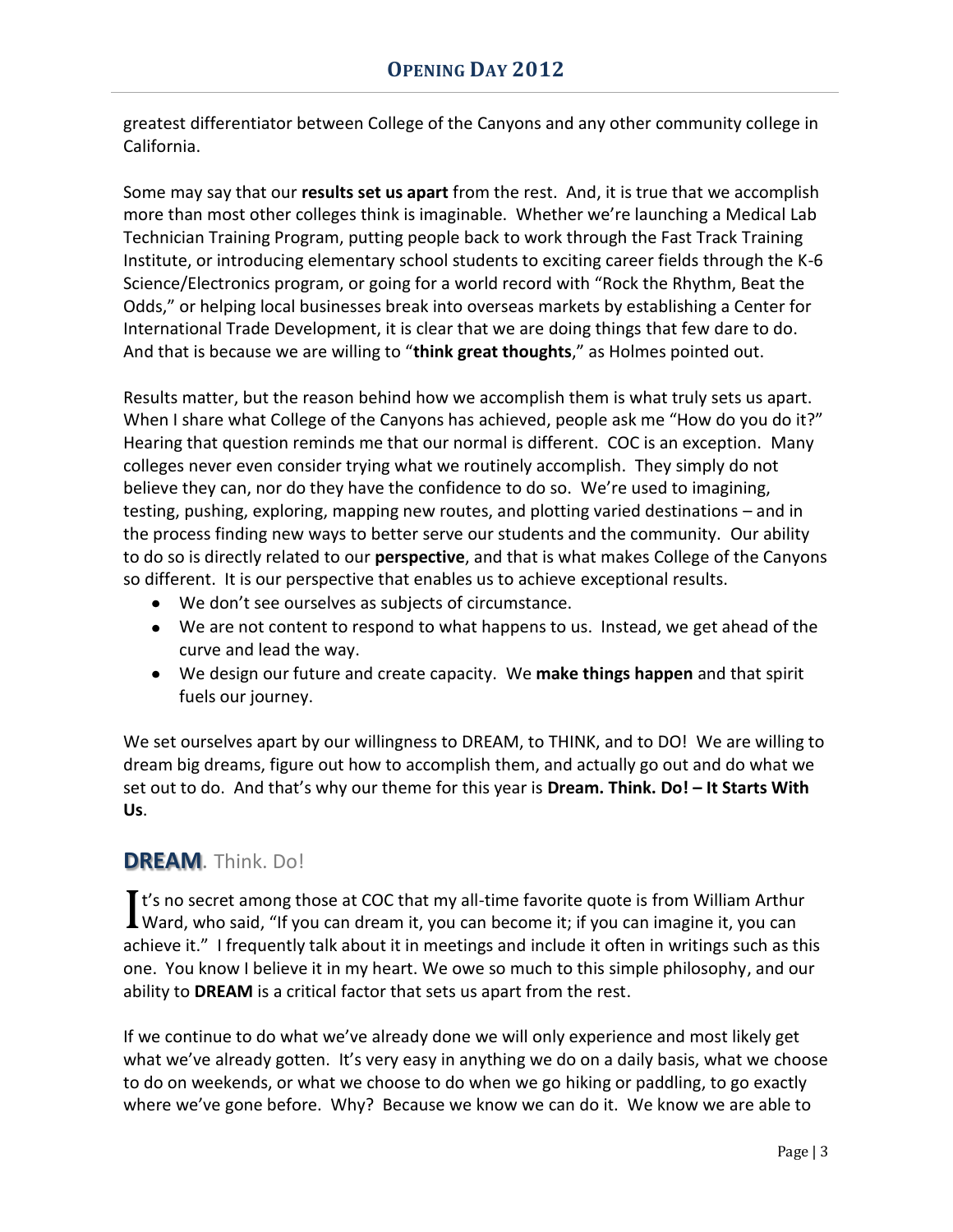navigate that challenge. And while doing familiar and favorite things and building traditions is important, something else happens when we **dare to dream bigger** and then muster up the gumption to go there.

Dreams are our hope and wildest aspirations. They're a little bit panicky because they require us to stretch from what we are comfortable with doing, to reach for a place that will take us beyond and enable us to see a bigger part of the picture and the many options that are available as we look at the map and choose which rivers to navigate or trails to explore.

When we come together in College Planning Team meetings, advisory board meetings, staff meetings, board meetings, retreats, team meetings, department meetings and other gettogethers – we are planting the seeds for our collective dreams, and following in the spirit of Robert F. Kennedy who said, "There are those who look at things the way they are, and ask why... I dream of things that never were, and ask why not?" We **imagine possibilities**. We work across silos. We put our collective thoughts together. We break down traditional boundaries. We are driven by our dreams.

- Remember when the University Center was an untested concept?
- Or when the Canyon Country Campus was just a vague idea contained in a statewide long-range plan?
- And the Performing Arts Center was nothing more than an idea that had been discussed for years?
- Or a Sustainability Center that was the idea of a few passionately committed members of our college community?
- And the Community Garden was a fun idea with no readily available source of funding?
- And the \$1 million Osher Foundation Scholarship Challenge seemed like an unfathomable amount of money to raise?
- Or "The Zone" was just the latest fad diet?

**These achievements all began as dreams**. But we know, as Henry David Thoreau observed, "If one advances confidently in the direction of his dreams, and endeavors to live the life which he has imagined, he will meet with a success unexpected in common hours." We have indeed met with success. Our dreams have opened up doors and created paths for others to move forward, inspired them to believe in themselves, and perpetuated the development of more dreams. We have led our students along the trail, shown them the view from the peak, and inspired and equipped them to climb the other mountains they can see on the horizon, confident that they can navigate the rough waters that they cannot predict.

The dream will never come true if you only keep it in your mind, however, and don't jump into the driver's seat to move it forward. I am proud of our continued willingness to do just that. We aren't simply dreamers. Thanks to you, **we are doers** who achieve results. We are better because of your tenacity, resiliency, courage and initiative.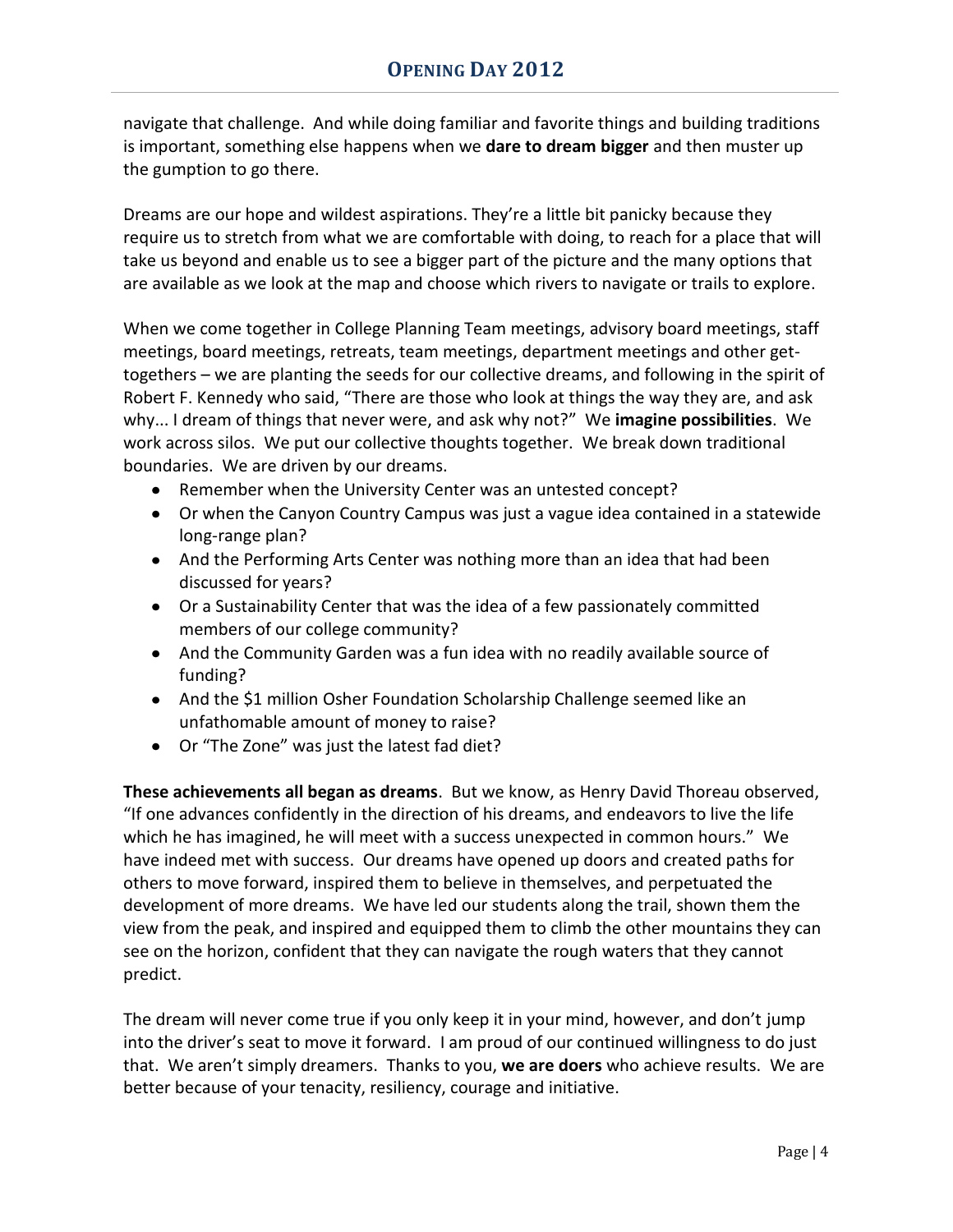#### Dream. **THINK**. Do.

The second quality that makes us different is our ability to THINK. Dreaming must lead to thinking, and by that I mean developing a plan to make the dream become reality.  $\blacksquare$  thinking, and by that I mean developing a plan to make the dream become reality. Christopher Reeve said, "So many of our dreams at first seem impossible, then they seem improbable, and then, when we summon the will, they soon become inevitable." It is when we begin to think about how we can accomplish our dreams that we summon our collective will and empower ourselves to make them come true.

As we think about what we want to do, how we are going to do what we dream about at College of the Canyons, as we look to serve our community in the best ways, we must always think about and be welcome to new ideas. And we do.

I'm sure you can all think of things that have come across your desk or landed at your doorstep in the process of carrying out your responsibilities at College of the Canyons and see that, how you think about what you do determines in many cases the quality of the outcome and the way that you feel about yourself. Whether you are able to experience the success of doing something you have never done before is predetermined by what you tell yourself about your capability, your capacity and your ability to move forward. As Olympic volleyball player Misty May-Treanor said, "We all know what we have in us. We just need to get out of our own way." We need to give ourselves the freedom and permission to **achieve what we are capable of becoming** and doing.

The same is true out on the trail or in the water; it's very easy for me to paddle the same old route, because it's predictable. I've done it, and it's familiar. I know the hazards and can predict what I will find when I get there. On the trails, I know I can finish the hike because I did it before. And while it's enjoyable and the perspective is always different because it's a different year, a different time, a different day and different environmental conditions, the real thrill is in trying something new I've never done before.

Last summer when I hiked in Squaw Valley with a group of friends, we ventured out on a new trail and headed for a destination we had never experienced. It had been on my "list of places to go" for a long time. I had heard about it, seen it in photos, and imagined myself there for several summers. So I finally **made plans to get there**. I researched the trail; secured a map; reviewed the record-breaking snowfall levels the area had received the prior winter season; made sure I had the right gear in my backpack; gauged the time needed to complete the hike; and determined the best starting time.

We set out on what proved to be a challenging hike that delivered obstacles we did not anticipate. But we learned that we could navigate the terrain and elevation with the best of them. It was not natural for us because we had never done it before. Bouldering was not in our repertoire of competencies. And frankly, in doing so, we were uncomfortable, as most of us are when we attempt new things. But by pushing ourselves to try something new, and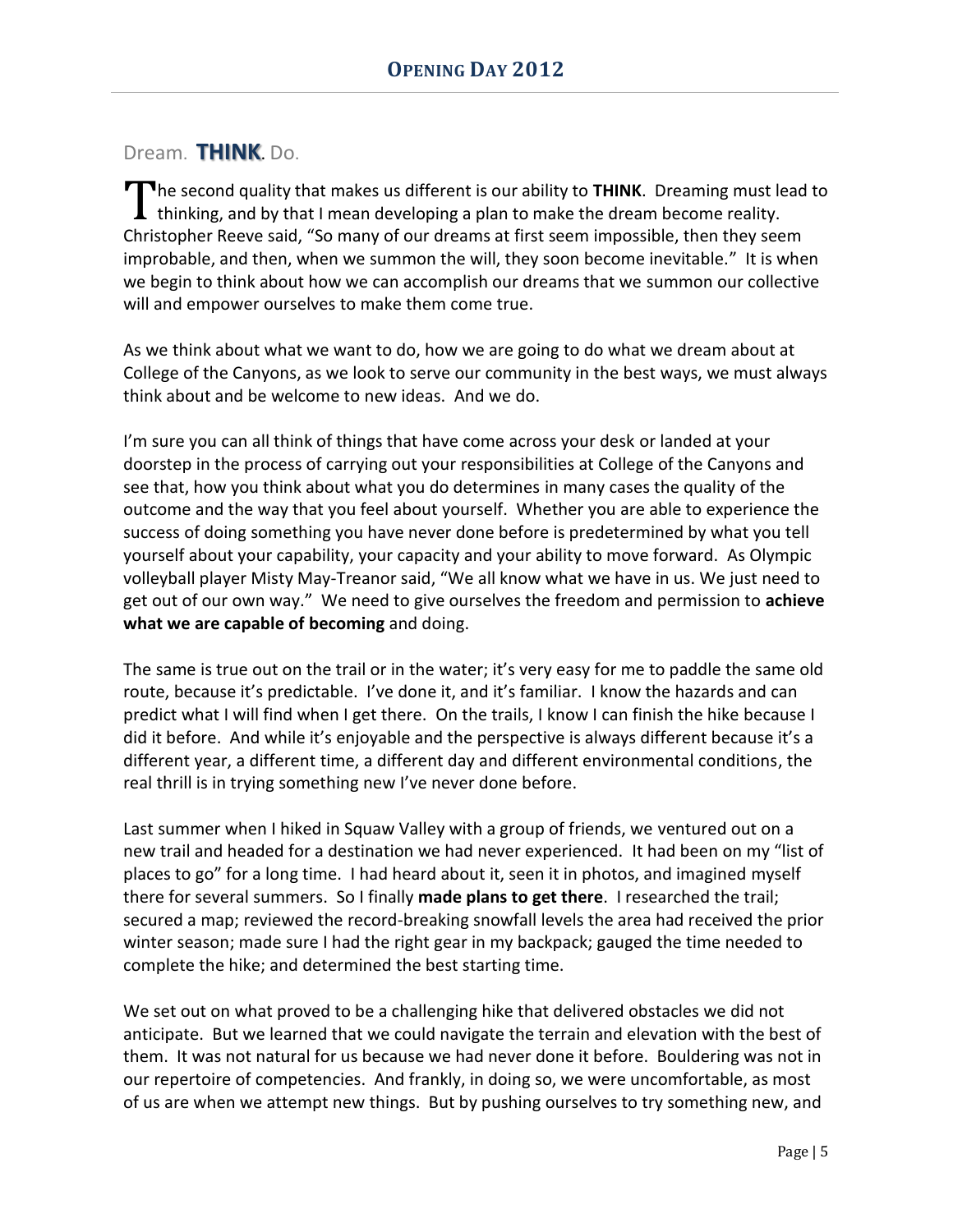succeeding and learning that **we could do it**, we were inspired to consider even more challenging trails. Together with my hiking partners, we committed ourselves to reaching our destination, and we made it. (And, frankly, we may not want to visit there again!) The experience was made up of several unpredictable events that are part of our memories and serve as reference points for us as we evaluate what we "can do" next.

At College of the Canyons, our planning processes enable us to push forward on new trails toward previously unreached summits. They provide a road map that guides us into the future. We understand the planning cycle and how to develop plans to get us where we need to be, when we need to be there.

While none of us has a crystal ball, we've been accused of having a very accurate one because we have historically had an uncanny ability to anticipate trends, predict future needs, sidestep glitches in state design approvals and state funding, and **stay ahead of the curve** as we have developed College of the Canyons. We use a telescope and scan what's out there. We take the long view to see what's on the horizon. We study what students and businesses need down the line. We chart courses to get there. We hire new faculty and staff. We anticipate and create new revenue streams to fund the plans. We purchase new properties and add buildings if we need to. We modify the plans as time moves on. And, we ultimately arrive at our intended destination in great shape with enhanced capacity, looking forward to what's ahead from a whole different perspective.

This year has been particularly rich with planning as we:

- Began the process of updating our **Education and Facilities Master Plan**;
- Revamped and updated our **Technology Plan**;
- Cataloged our **accomplishments** related to the 2008-11 Strategic Plan and **demonstrated our success** and the tangible results of planning as 84 departments completed objectives related to the College's Strategic Goals. Departments also identified an additional 745 accomplishments relative to the Strategic Goals;
- Finalized our **Strategic Plan** for 2012-15, which focuses on creating a positive environment and generating the resources necessary to support excellent teaching, student learning, and the completion of students' goals including attaining degrees and certificates;
- Published "**Planning for Success**," an executive summary of our strategic plan accomplishments to share our achievements with the community;
- Produced a comprehensive **Professional Development Plan** to guide the continued growth of our collective skills and capabilities;
- Developed new three-year department plans for each individual academic department; and
- Completed and submitted the **Accreditation Mid-Term Report,** which was "accepted" with commendation back to us at the Accrediting Commission's meeting in January 2012.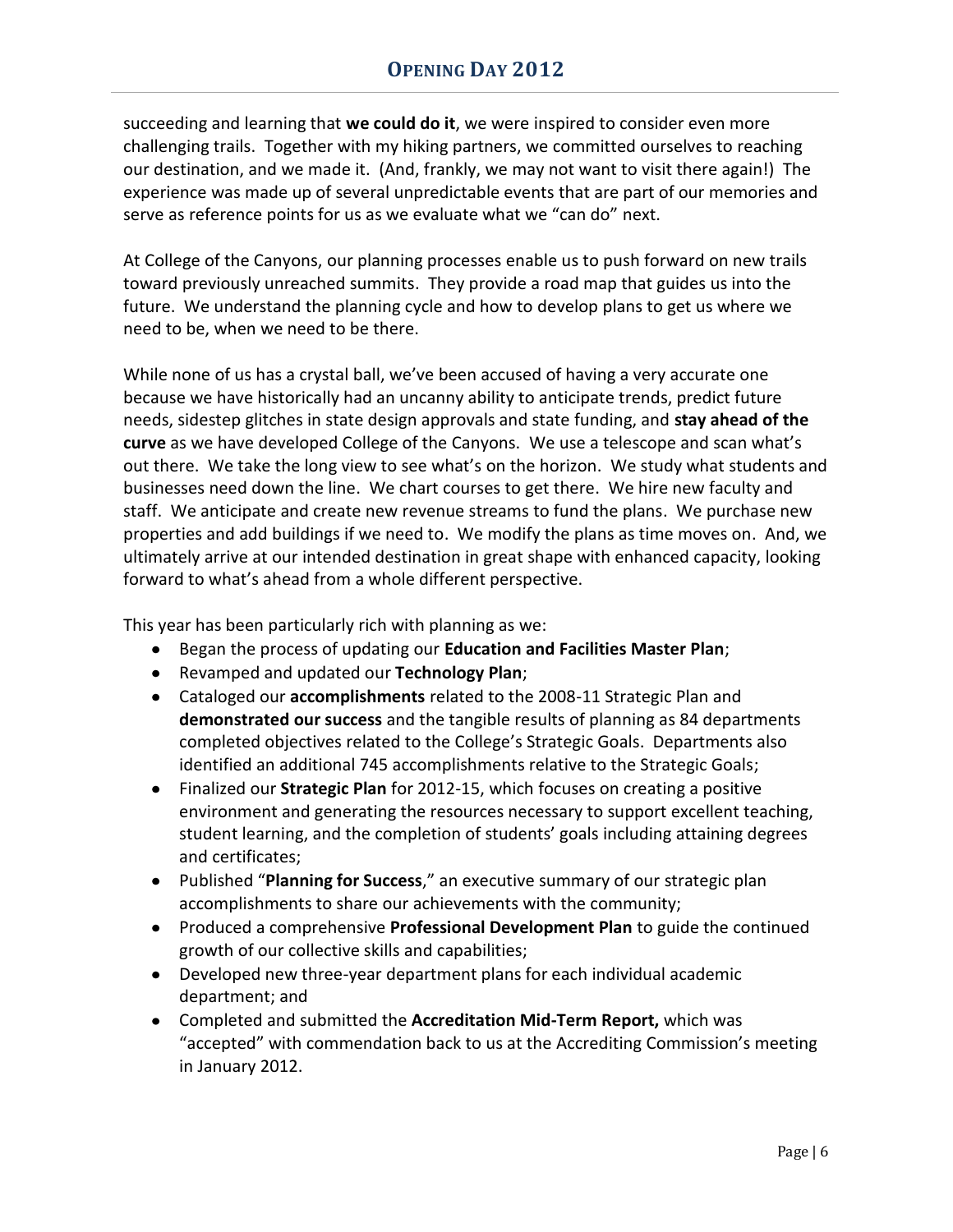Our planning is infused with an overwhelming optimism for the opportunities we know lay ahead in our future. That sense of certainty comes from the mindset that believes in possibilities and **looks for solutions** even when none are readily apparent.

This year, my outlook on planning was inspired and informed by the Math Department's 075 course and a book that is required reading for that class. In "Mindset: The New Psychology of Success," Stanford University Professor Carol Dweck says those who achieve success, as we do here at College of the Canyons, display "**a growth mindset**." As she explains it, the growth mindset:

- Believes that everyone can grow through application and experience and that a person's true potential is truly unknowable because it is impossible to foresee what can be accomplished with years of passion, toil and training;
- Challenges you to not seek out the tried-and-true, but instead relish experiencing what will stretch you; and
- Asks you to develop the passion for **stretching yourself** and sticking to it, even (or especially) when it is not going well.

In short, the growth mindset challenges all of us  $-$  students included  $-$  to accept the **personal responsibility** to thrive, even during some of the most challenging times, both personally and professionally. So, potholes, roadblocks, detours, misunderstandings, boulders in the trail, temporary setbacks, disappointments, rough waters, life-changing events, equipment failures and turning points at home and at work that are unplanned and unpredictable become learning experiences. It asserts that those who have a positive attitude, character, integrity, courage, and a belief in dreams do not tremble at the first sign of adversity. Everyone gets knocked down. The questions each of us face countless times every year is, will we get up and **keep going**? Will we venture where few dare to tread?

Because of our unique perspective, the answer this college provides is a resounding "Yes!"

- We **push ourselves** to keep pace with technology and change, and work to integrate what we have learned into our departments even when we know change is painful.
- We have the courage to **reach out** beyond our campus and into the community to develop mutually beneficial partnerships, even when we're not sure what response we might receive from others when we do.
- We go out on a limb and launch **creative new initiatives**, even if we aren't sure where to find the money or can't see how all the pieces fit together.
- Where others find problems, our perspective enables us to **discover possibilities**.

#### Dream. Think. **DO.**

nd that brings me to my third point of what makes COC different – the fact that **we are** A nd that brings me to my third point of what makes COC different – the fact that **w** not afraid to take action and make the most of those possibilities. Without our administrators, staff, faculty, community members, volunteers, Board members, supporters and stakeholders rolling up their sleeves and refusing to take "no" for an answer, no matter what circumstances in which we find ourselves, many of our dreams would never have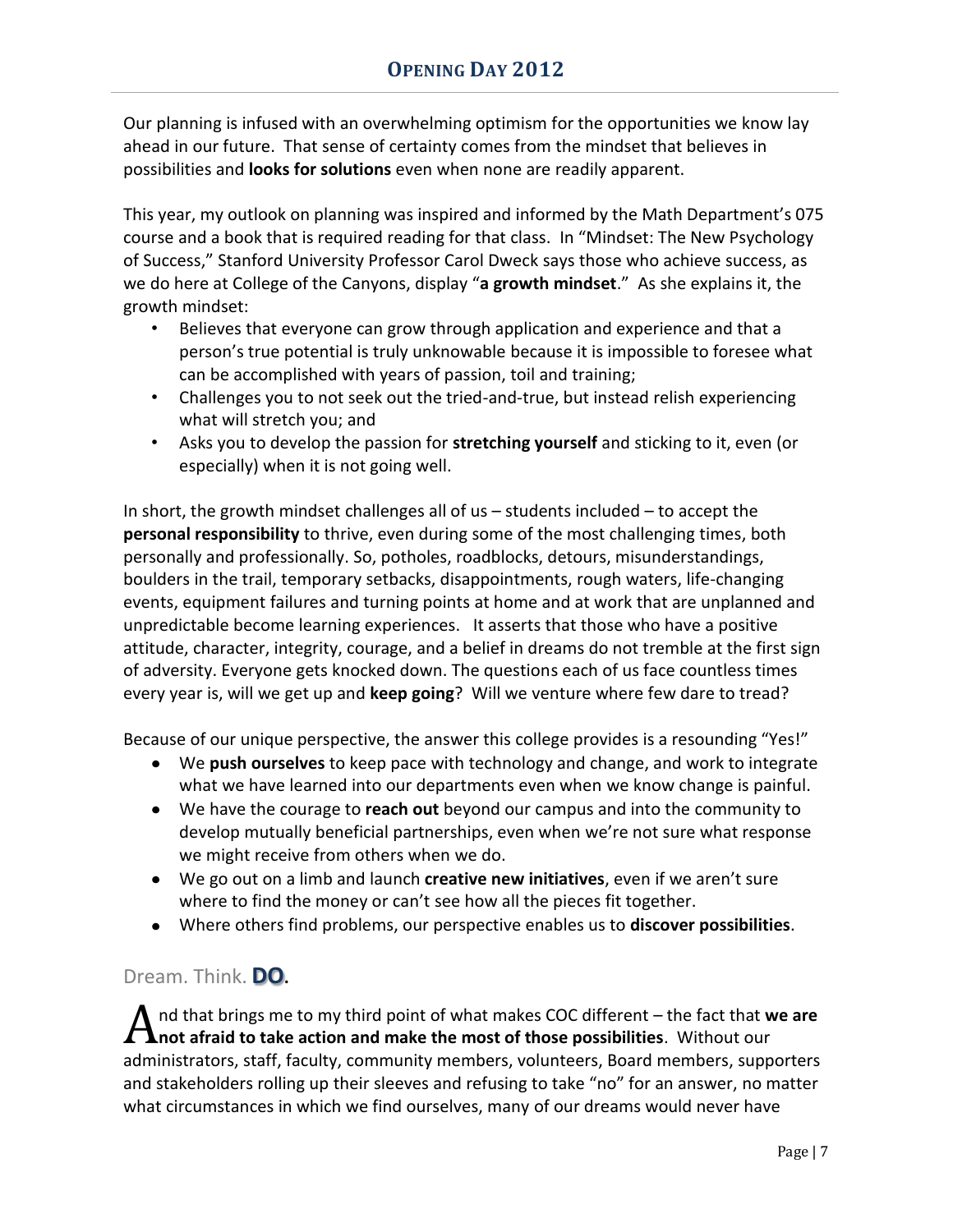become reality. When I think about what dedication means at College of the Canyons, I am reminded of Thomas Edison's take on the subject. He said, "I never did anything worth doing by accident, nor did any of my inventions come by accident; they came by work." He had the dream, he followed a plan, he tried, he sometimes failed, but he kept at it and often succeeded. And thanks to you, that's exactly what we do at COC!

Keeping after it is all about resilience; it's about being willing to get up and try it again, and try it differently. I'm sure you could make a list of things you did for the first time this past year, that you did differently, that you did with different people in different departments, and as a result, reached different outcomes.

The same is true in any physical endeavors you attempt. **Your ability to do so is centered on your anticipation of what is required for you to do it.** And then when you get started, even though it isn't easy to keep after it, you keep trying and you keep doing. The measure of satisfaction is in the outcome; it's in getting to the top of that mountain; it's in making it further than you thought you could paddle. It's in seeing different results in your students because you did something differently; you kept after it and you learned, and you got the job done.

Believing enough in your dreams to take action and doing what's necessary to accomplish them takes courage. The **courage** I see at College of the Canyons deals with courage of one's convictions; the courage to follow ideas and dreams even if they aren't popular; the courage to speak up and to think differently; the courage to do what one never thought they could do, the courage to marshal resources; the courage to put yourself out there and network; the courage to take risks; the courage to stand up for principles and the courage to paddle against the tide if you really believe in something; and the courage to keep going, no matter how steep the climb or how many boulders one finds on the trail.

We have seen that over and over again this year as divisions and departments **pulled together** to deal with the curves thrown our way due to the state's fiscal situation. And along the way, we demonstrated flexibility, resilience, a willingness to do things in new ways, and the ability to generate new resources and partnerships while continuing to invest in developing our staff and enhancing our capacity.

Along the way, you proved that you can **create success** even when others say you can't or won't attempt to do so themselves. Even though others hold back, you move forward. When you dream it with all your heart – when you honestly believe you can do it, when you have the will to do so, when you overcome obstacles, you change nonbelievers into believers, and you help to create an irrepressible groundswell of optimism. So many of you have taken that to heart over the years, and the results are evident throughout our campuses. In just the past year, we:

Launched **Skills for Healthy Aging Resources and Programs** (SHARP), the first and only initiative of its kind in the country, to train students in effective strategies for caring for older people.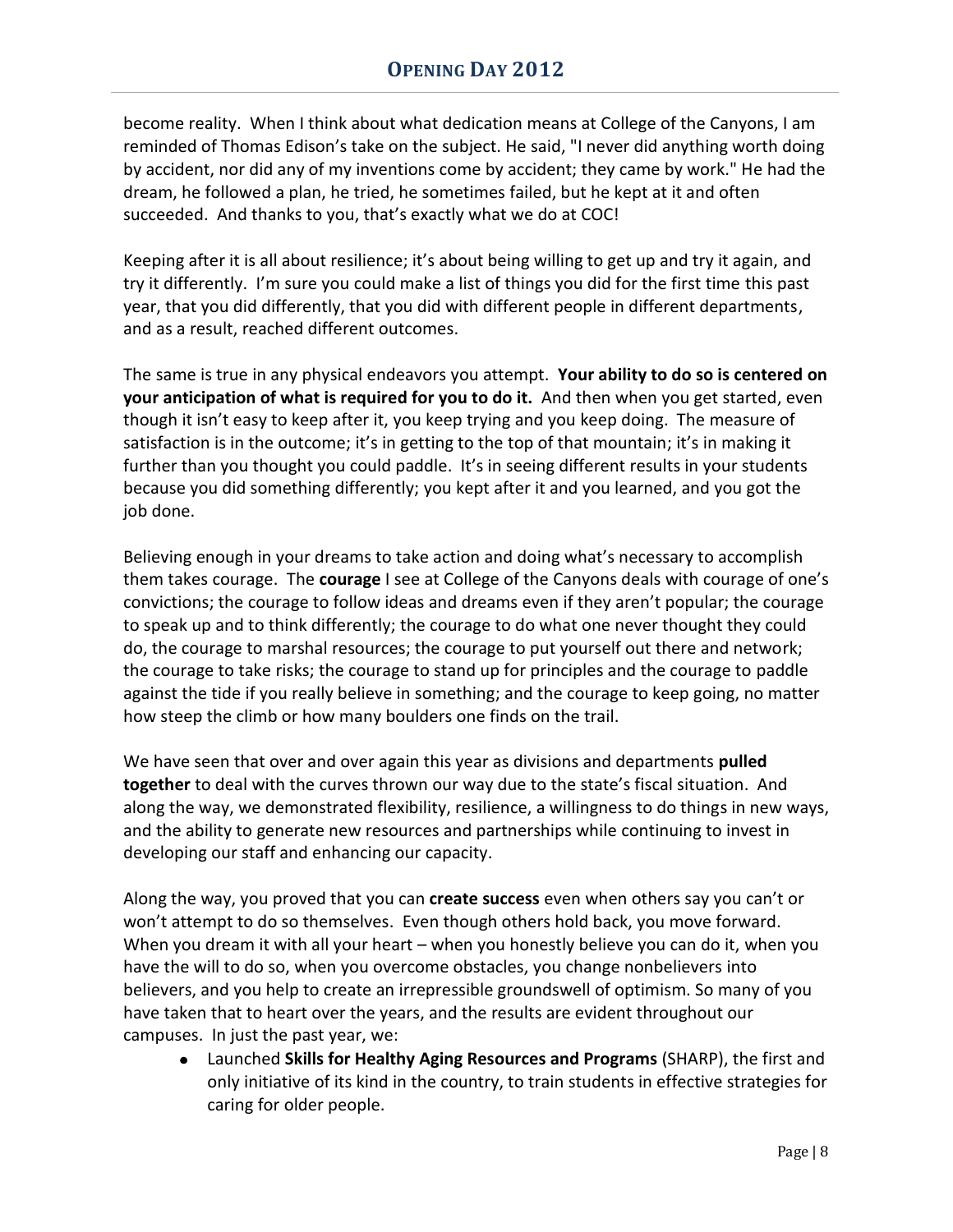- Established the **Civil Rights Center**, which opens this fall and will provide students with hands-on training on how to investigate and process work and housing discrimination claims.
- Joined with the City of Santa Clarita to create a plan for a **Business Incubator** in the old Newhall Public Library.
- Received approval from the state Chancellor's Office to establish a **Center for International Trade Development** (CITD).
- Debuted the **Chancellor's Cabaret Series,** a selection of intimate, cabaret style vocal jazz performances at the University Center.
- Partnered with the Newhall School District to initiate the **K-6 Science/Electronics Initiative** and promote increased awareness in science and technology through the creation and design of hands-on activities focused on Electronics and Physics.
- Secured donated space at the Westfield Valencia Town Center and opened the doors to **The Habitat Lounge**, a new student exhibition area dedicated to helping COC architecture and interior design students showcase their work to interested businesses and community members.
- Expanded our older adult and community education programs by offering exciting new learning opportunities.
- Introduced **Math 075**, a pre-statistics math program that allows students to complete both arithmetic and pre-algebra in one 8-week course, leading to a fivefold increase in student completion of statistics coursework (from 13 percent to 78 percent), for students with initial elementary algebra placement.
- Began building the permanent **Athletic Hall of Fame** display in the lobby of the Gym.
- Continued to develop **open educational resources** (OER) for our students, saving them more than \$220,000 they otherwise would have spent purchasing textbooks.
- Celebrated the **30th Anniversary** of the Early Childhood Education Center.
- Hosted "**Rock the Rhythm, Beat the Odds**," featuring more than 7,000 students and thousands more attendees in the stands to showcase the importance of art and music *in* education, while attempting to set a Guinness World Record for the world's largest drum circle.
- Celebrated the achievement of Maral Sakayan, one of **just 20** community college students from across the nation included in USA Today's **2012 All-USA Community College Academic Team**.
- Completed the first **COC/CSUN pilot cohort** of eight students who graduated from the COC Registered Nurse program in December 2011 and will complete their Bachelor's of Science in Nursing this year.
- Sponsored the first-ever **Mathematics, Sciences, and Engineering Division Speakers Symposium**, featuring local industry engineering specialists and experts in fields such as Biomedical Science, Biotechnology, Material Science, Medicinal Chemistry.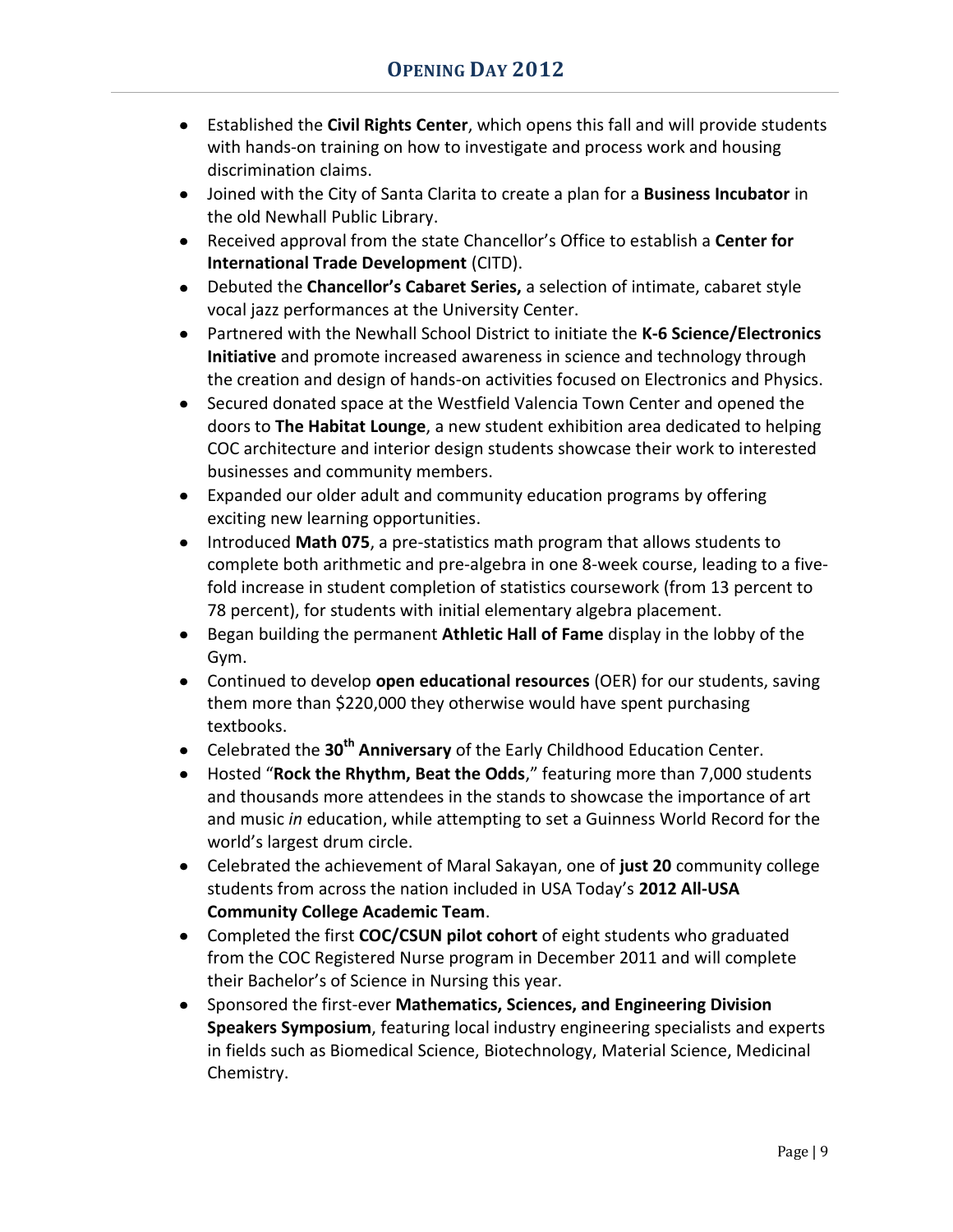- Developed two more new degrees under the SB 1440 streamlined transfer framework, an Associate of Science-Transfer in Physics, and an Associate of Science-Transfer in Theatre Arts, bringing our total of **SB 1440 degrees** to four.
- Debuted an exhibit of Graphic Multimedia Design student work at the **Santa Clarita City Hall Gallery**.
- Launched the first annual **Student Writing Conference**, titled "Writing Matters," which featured Lisa See, author of the critically-acclaimed international bestseller, "Snow Flower and the Secret Fan."
- Involved our students in the *Heroic Imagination Project* (HIP) to present "heroic" information to local high school students, conduct research on the results, and present the findings at the Western Psychological Association convention.
- Revitalized the **Sustainability Committee** and formed the Santa Clarita Environmental Education Consortium (SCEEC) to raise funds for our sustainability efforts.
- Secured a \$1.2 million **Upward Bound** grant to establish a program in partnership with the Hart School District that helps prepare at-risk youth for college-level work.
- Started work on the **Institute of Law, Ethics, and Public Policy**, an interdisciplinary effort guided by a committee representing various academic departments.
- Graduated another class of **LEAP** participants and immediately got going on implementing their innovative projects.
- Grew our **year-over-year Foundation revenue** for the third consecutive year.
- Generated **\$2 million** to assist local businesses in developing their capacity and contributing to the revitalization of our local economy.

That's an impressive record of accomplishments, and I both applaud and am inspired by the efforts you led, either directly, or behind the scenes, to bring these achievements to life! For you as an individual, and for us as a team, there is **great strength** in knowing you are capable of achieving what you set your sights on and that, no matter what, you'll figure out a solution to any problem. I know that, here at COC, we are confident enough to reach our goals, to achieve our dreams, to create unique solutions to difficult questions and to creatively and constructively figure things out. My confidence is built daily as I see the beautiful buildings, the warm, welcoming, friendly and stimulating places that all of you help to create every day. They support the potential of people, programs, and partnerships, and provide a daily reminder that we **DREAM**, **THINK**, and **DO!** far more effectively than other community colleges.

# **The Trail Ahead**

**T** onsistent with the **spirit and enthusiasm** that has helped get us to where we are today, Consistent with the spirit and enthusiasm that has helped get us to where we are today,<br>College of the Canyons has demonstrated its resilience – something we definitely need as we continue to move ahead. Few colleges will have the courage or the energy to do so.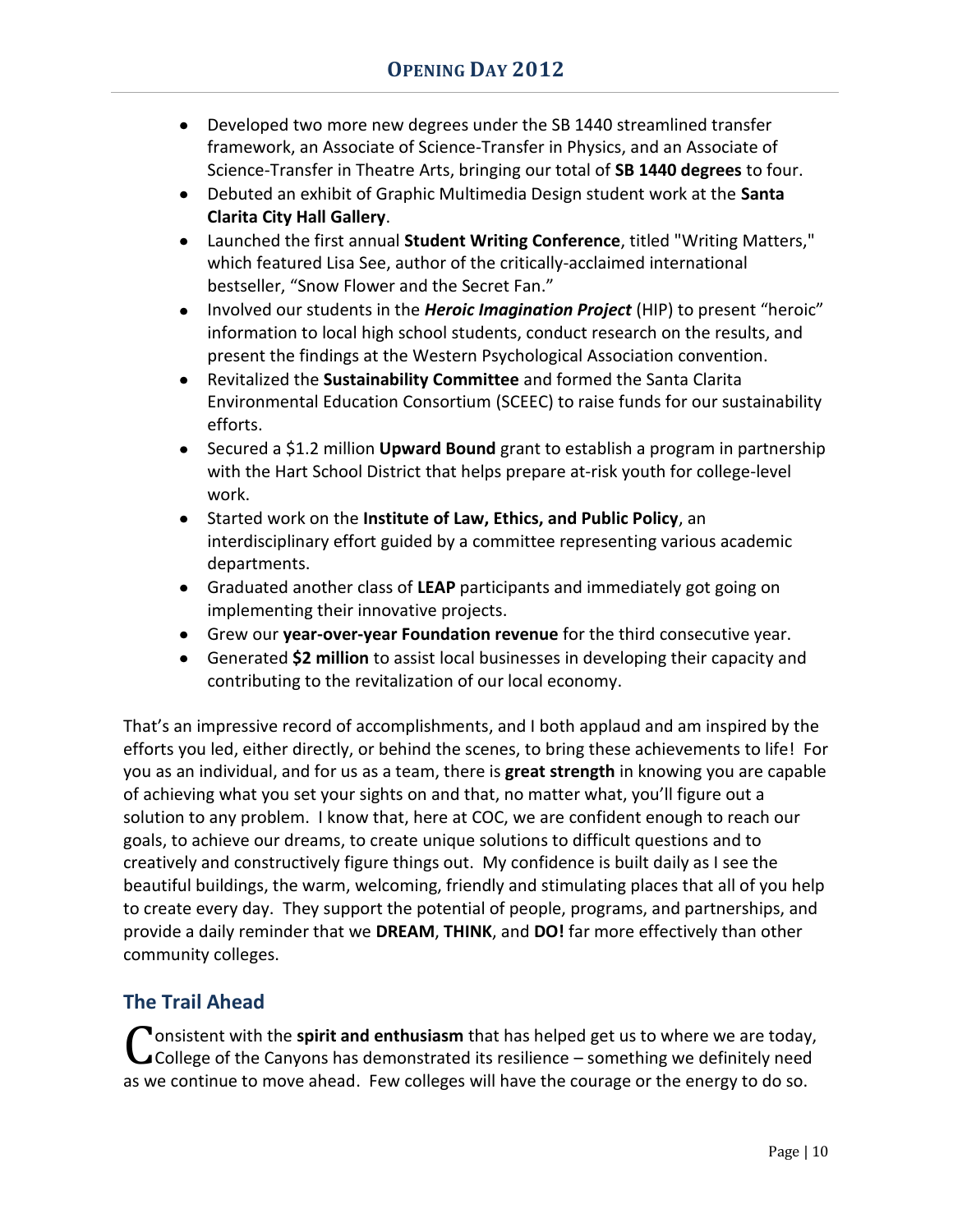Why? Fear of the unknown, a lack of confidence, a false sense of comfort in the status quo, and inertia will paralyze some and intimidate others. They will not leap ahead, gain a competitive advantage, or lead and clear the path to make way for forthcoming dreams and opportunities. Unlike these institutions, College of the Canyons will do all of this and more! As Gifford Pinchot said, "The vast possibilities of our great future will become realities only if we make ourselves responsible for that future."

The perspective and capacity that we have at College of the Canyons sets the stage for what we can become in the future. It energizes us all as we do what we do in our own COC way  $$ the care for others, the focus on what's good for students and what will help in the short and long-term, the ability to **see the big picture**, yet pay attention to detail. Our perspective is the fuel that drives this place. When posed with questions that are met elsewhere with a "no, it is not possible," instead we answer "can do" and "we will" and we do it! You should take pride in the role you play in enabling us to do so. I know I am proud of **you** and all that you contribute to our collective efforts!

Regardless of what awaits us in the future, I am confident that as we have through the last five recessions, we will meet the challenges, inspire our students to do the same, and put the wheels in motion to **achieve great dreams**. Now at the beginning of our 43<sup>rd</sup> year, it is more important than ever that we strive to help each other reach the goals that we set for ourselves. Faced with difficult job prospects and an uncertain economy, our students are counting on us to provide them with the skills and resources needed to realize their dreams. As you take pride in what you have done, the difference it has made, and what your leadership and involvement have impacted, remember: **it's up to us in public education to dream bigger dreams and to make those dreams come true**.

We are prepared for the changes; we have built in the capacity; we have hired talented, capable people; we are confident we can succeed; and we have the courage to give up what we are and do for what we can become. We have prepared ourselves to be successful and to thrive in all times, for as Charles Kettering said, "High achievement always takes place in the framework of high expectation." Whether it is adversity, or prosperity, we always make the most of what we have and make it work. I know our college is **up for the challenge**.

Sarah Ban Breathnach said, "The world needs dreamers and the world needs doers. But above all, the world needs **dreamers who do**." I know this year will be amazing and one of our best yet. It will be one of significant expansion, growth, change, and many new opportunities because our unique perspective enables us to DREAM, to THINK, and to DO! I'm excited to get started on the many firsts that will be celebrated and enjoyed by all and appreciated by more than we know.

With the renewed enthusiasm and energy that come from our summer break, I invite you to mark the beginning of the 2012-13 academic year at our annual Opening Day Luncheon, 11:15 a.m. Friday, August 24, in the Main Gym. It will be a time to look back at how our college has grown, and recognize and thank our colleagues who are celebrating milestone